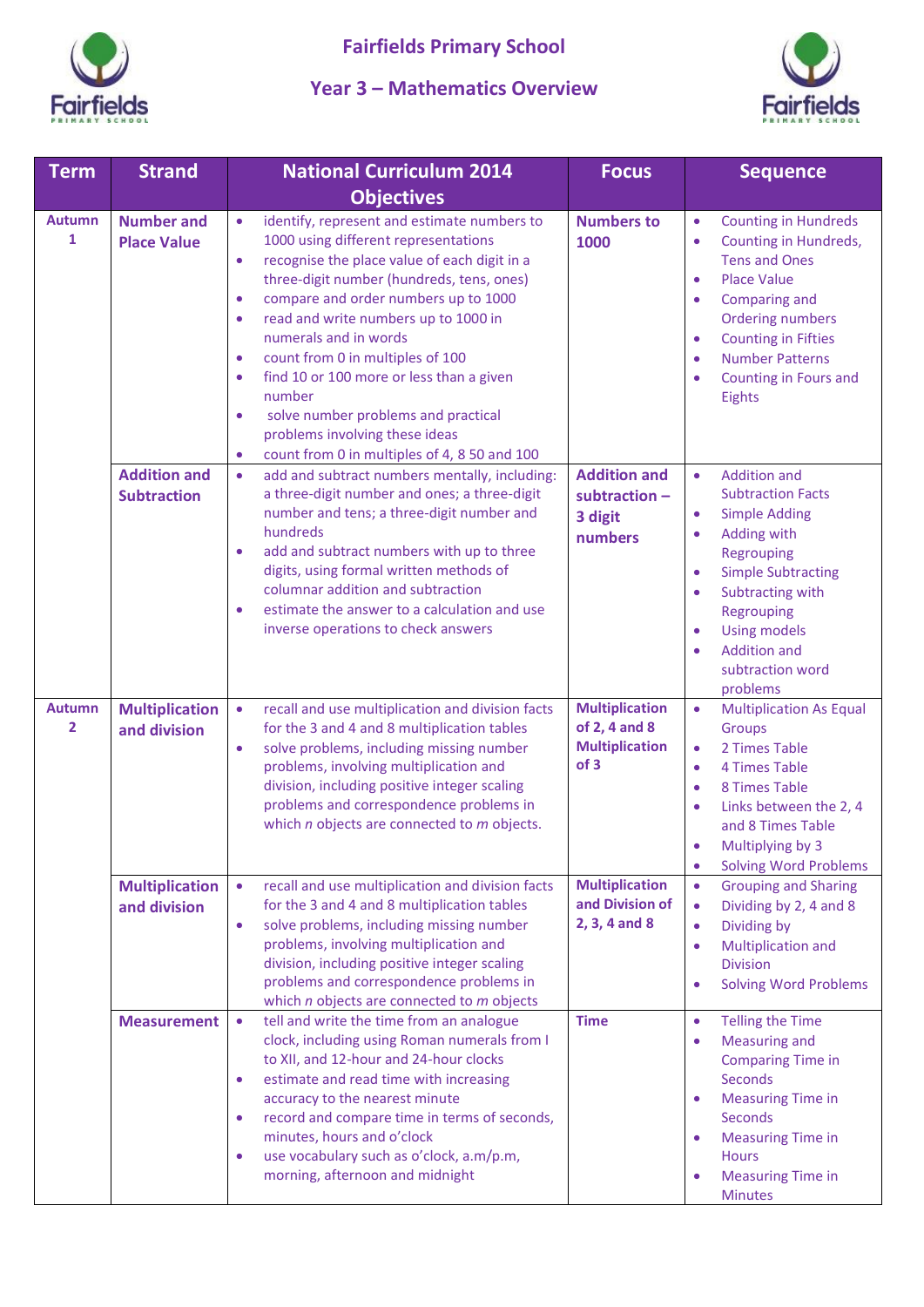| <b>Spring 1</b>    | <b>Statistics</b>                     | know the number of seconds in a minute and<br>$\bullet$<br>the number of days in each month, year and<br>leap year<br>compare durations of events [for example to<br>$\bullet$<br>calculate the time taken by particular events<br>or tasks]<br>interpret and present data using bar charts,<br>$\bullet$<br>pictograms and tables .<br>solve one-step and two-step questions such<br>$\bullet$<br>as 'How many more?' 'How many fewer?'<br>Using information presented in scaled charts<br>and pictograms and tables                                                                                                                                                                                                                                                                                                                                                                  | <b>Graphs</b>                         | <b>Changing Minutes to</b><br>$\bullet$<br><b>Seconds</b><br><b>Changing Seconds to</b><br>$\bullet$<br><b>Minutes</b><br><b>Finding Number of</b><br>$\bullet$<br><b>Days</b><br><b>Drawing Picture Graphs</b><br>$\bullet$<br><b>Drawing Bar Graphs</b><br>$\bullet$<br><b>Reading Bar Graphs</b><br>$\bullet$<br><b>Solving Problems</b><br>$\bullet$                                                                                                                                                                                                     |
|--------------------|---------------------------------------|----------------------------------------------------------------------------------------------------------------------------------------------------------------------------------------------------------------------------------------------------------------------------------------------------------------------------------------------------------------------------------------------------------------------------------------------------------------------------------------------------------------------------------------------------------------------------------------------------------------------------------------------------------------------------------------------------------------------------------------------------------------------------------------------------------------------------------------------------------------------------------------|---------------------------------------|--------------------------------------------------------------------------------------------------------------------------------------------------------------------------------------------------------------------------------------------------------------------------------------------------------------------------------------------------------------------------------------------------------------------------------------------------------------------------------------------------------------------------------------------------------------|
|                    | <b>Multiplication</b><br>and division | solve problems, including missing number<br>$\bullet$<br>problems, involving multiplication and<br>division, including positive integer scaling<br>problems and correspondence problems in<br>which n objects are connected to m objects<br>write and calculate mathematical statements<br>$\bullet$<br>for multiplication and division using the<br>multiplication tables that they know,<br>including for two-digit numbers times one-<br>digit numbers, using mental and progressing<br>to formal written methods<br>recall and use multiplication and division<br>$\bullet$<br>facts for the 3 and 4 multiplication tables                                                                                                                                                                                                                                                         | <b>Multiplication</b><br>and division | Multiplying 2-Digit<br>$\bullet$<br><b>Numbers</b><br>Multiplying with<br>$\bullet$<br>Regrouping<br><b>Dividing 2-Digit</b><br>$\bullet$<br><b>Numbers</b><br>Dividing with<br>$\bullet$<br>Regrouping<br><b>Solving Word Problems</b><br>$\bullet$                                                                                                                                                                                                                                                                                                         |
| <b>Spring 2</b>    | <b>Measurement</b>                    | add and subtract amounts of money to give<br>$\bullet$<br>change, using both £ and p in practical<br>contexts                                                                                                                                                                                                                                                                                                                                                                                                                                                                                                                                                                                                                                                                                                                                                                          | <b>Money</b>                          | <b>Naming Amounts of</b><br>$\bullet$<br>Money<br><b>Showing Amounts of</b><br>$\bullet$<br><b>Money</b><br><b>Adding Money</b><br>$\bullet$<br><b>Subtracting Money</b><br>$\bullet$<br><b>Calculating Change</b><br>$\bullet$<br><b>Solving Word Problems</b><br>$\bullet$                                                                                                                                                                                                                                                                                 |
|                    | <b>Fractions</b>                      | recognise and use fractions as numbers: unit<br>$\bullet$<br>fractions and non-unit fractions with small<br>denominators<br>recognise, find and write fractions of a<br>$\bullet$<br>discrete set of objects: unit fractions and non-<br>unit fractions with small denominators<br>count up and down in tenths; recognise that<br>$\bullet$<br>tenths arise from dividing an object into 10<br>equal parts and in dividing one-digit numbers<br>or quantities by 10<br>recognise and show, using diagrams,<br>$\bullet$<br>equivalent fractions with small denominators<br>add and subtract fractions with the same<br>$\bullet$<br>denominator within one whole [e.g. five<br>sevenths plus 1 seventh equals six sevenths]<br>compare and order unit fractions, and<br>$\bullet$<br>fractions with the same denominators<br>solve problems that involve all of the above<br>$\bullet$ | <b>Fractions</b>                      | <b>Counting in Tenths</b><br>$\bullet$<br><b>Making Number Pairs</b><br>$\bullet$<br><b>Adding Fractions</b><br>$\bullet$<br><b>Subtracting Fractions</b><br>$\bullet$<br><b>Finding Equivalent</b><br>$\bullet$<br><b>Fractions</b><br><b>Finding the Simplest</b><br>$\bullet$<br>Fraction<br><b>Comparing Fractions</b><br>$\bullet$<br>Finding Part of a Set<br>$\bullet$<br>Finding the Fraction of<br>$\bullet$<br>a Number<br><b>Sharing One</b><br>$\bullet$<br><b>Sharing More Than 1</b><br>$\bullet$<br><b>Solving Word Problems</b><br>$\bullet$ |
| <b>Summer</b><br>1 | <b>Measurement</b>                    | measure, compare, add and subtract: lengths<br>$\bullet$<br>(m/cm/mm); mass (kg/g); volume/capacity<br>$\frac{1}{m}$<br>measure the perimeter of simple 2-D shapes<br>$\bullet$<br>solve problems, including missing number<br>$\bullet$<br>problems, using number facts, place value,<br>and more complex addition and subtraction                                                                                                                                                                                                                                                                                                                                                                                                                                                                                                                                                    | <b>Length and</b><br>perimeter        | $\bullet$<br>Writing Length in<br><b>Metres</b> and<br><b>Centimetres</b><br>Writing Length in<br>$\bullet$<br><b>Centimetres</b><br>Writing Length in<br>$\bullet$<br><b>Meters</b>                                                                                                                                                                                                                                                                                                                                                                         |